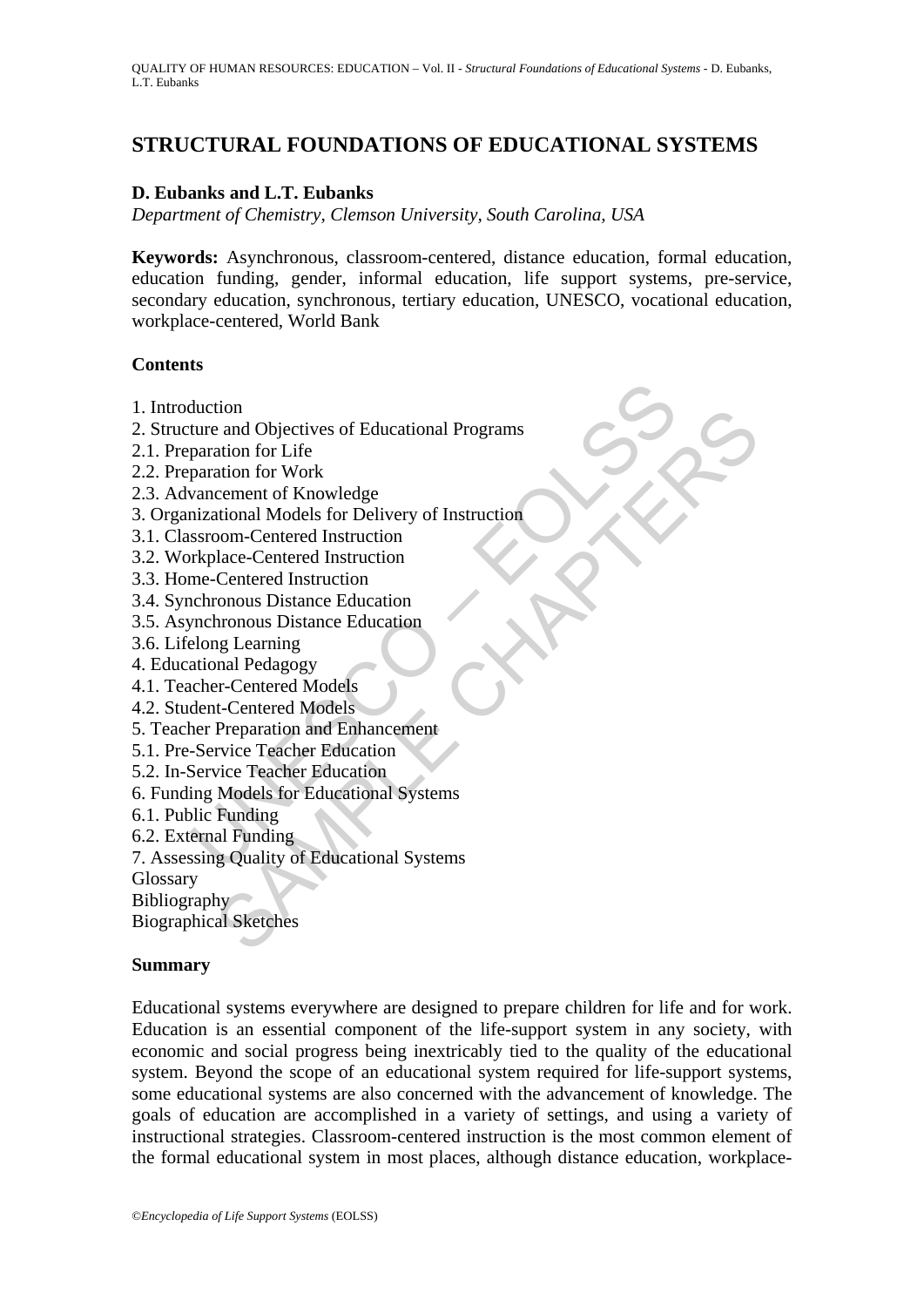QUALITY OF HUMAN RESOURCES: EDUCATION – Vol. II - *Structural Foundations of Educational Systems* - D. Eubanks, L.T. Eubanks

centered instruction, and independent learning are all important contributors. Instructional models, once strongly teacher-centered, are slowly giving way to studentcentered models. The new instructional models make more, and better, use of new instructional technologies.

Advances in educational pedagogy are proceeding differently in various parts of the world. Pre-service and in-service teacher education programs change only slowly, and many countries are not able to devote much attention to any teacher training. Where public funds are seriously strained and international donations are sparse, difficult choices must be made in how to deliver educational experiences to children. The net result is that enormous gaps exist among the nations in the quality of education delivered to their children.

### **1. Introduction**

Based on the archaeological record, the evidence is conclusive that the passing of knowledge and skills from one generation to the next long predates the appearance of Homo sapiens as a separate species. Even in the most primitive hunter-gatherer societies, survival of the species depended on children being taught to forage independently and to protect themselves. The transfer of accumulated knowledge and experience from one generation to the next qualifies the process as an educational system, however rudimentary.

**Multion**<br> **Multion**<br> **On** the archaeological record, the evidence is conclusive that<br>
dge and skills from one generation to the next long predates the<br>
sapiens as a separate species. Even in the most primitive ls,<br>
surviv **community** that are actions and skills from one generation to the examplement and skills from one generation to the next long predates the appearance survival of the species Even in the most primitive hunter-gaths using As the social, economic, and technological structure of human society evolved, the task of transferring knowledge of the accumulated human experience to subsequent generations became more complex, requiring societies to develop effective ways to minimize the loss of knowledge with the passing of time. Occasionally during human existence, disease or war has decimated large percentages of a population, and a significant portion of the accumulated knowledge is invariably lost. Before the invention of writing, the sharing of knowledge from one generation to the next was particularly tenuous. One example illustrates the point. Soap is essential for personal hygiene, and epidemic diseases such as the Black Plague spread more rapidly during the Middle Ages because of poor hygiene. People of the time did not know how to make soap. On the other hand, the people of a thousand years earlier *had known* how to make soap. Somehow, that knowledge was lost in the transfer of knowledge and information across generations.

Today, significant knowledge is not as likely to disappear from the archaeological record with the passage of time. It is more likely to become buried in the mass of information that is accumulating at an exponential rate. Information must be processed and integrated into the human experience before it becomes knowledge. Even then, there is far too much knowledge for any one person to master more than a tiny fraction. For modern educational systems, the question that must be answered over and over again is: "What portion of humankind's accumulated knowledge should be taught, and to whom, and by whom, and why?"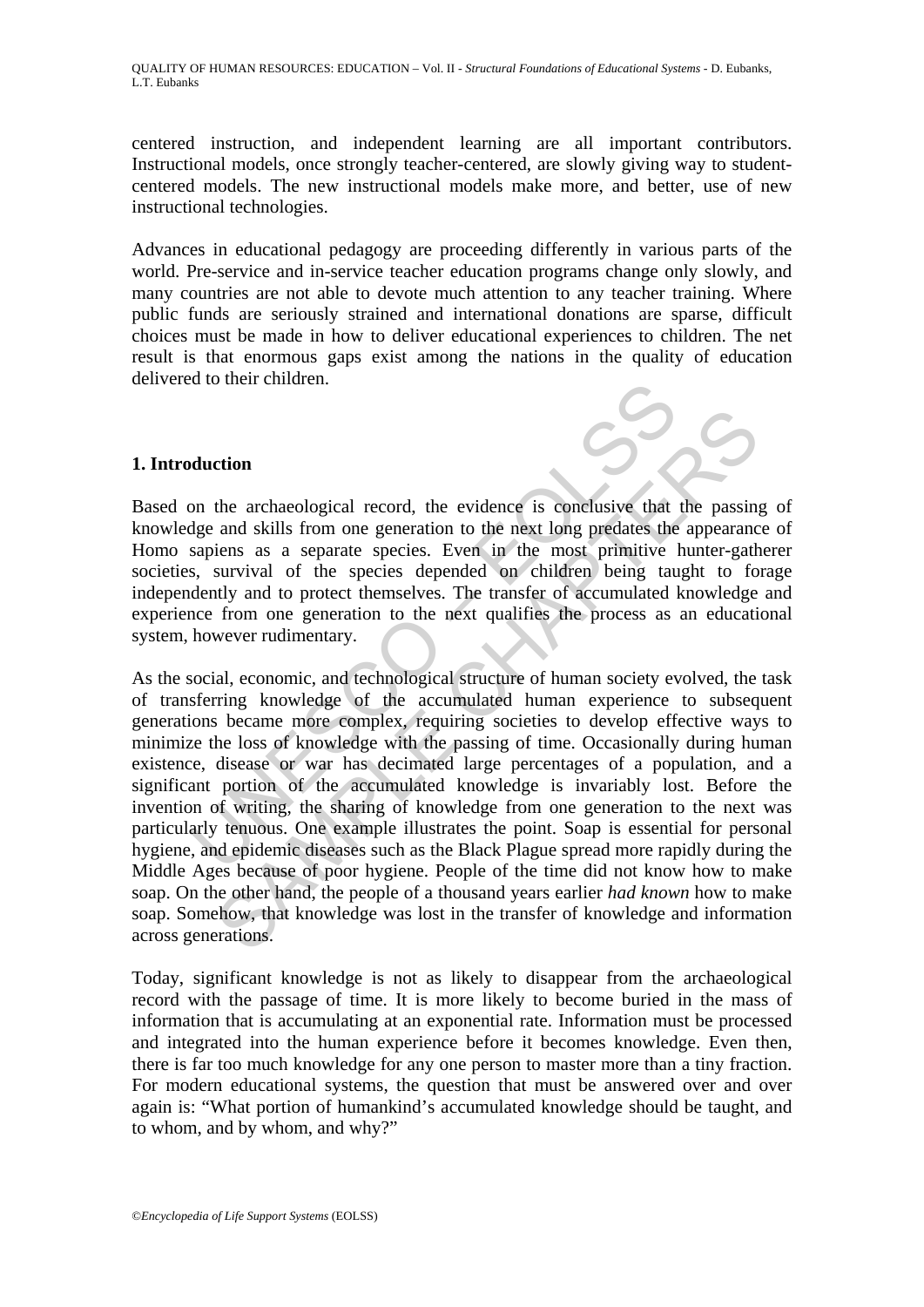Despite the vast amount of knowledge that could be interpreted and made meaningful for successive generations, national educational systems frequently fall far short of the goal of delivering quality education to their students. This shortfall is true in the most developed nations, with large expenditures of funds for each student, as well as in the least developed nations, where formal educational systems scarcely exist.

### **2. Structure and Objectives of Educational Programs**

UNESCO and World Bank objectives for global education programs are repeatedly stated as (1) education for peace, human rights, and democracy, and (2) education for development. These categories are intended to include all aspects of what could be classified as (1) the components of educational experience that are important preparation for living a socially responsible and happy life, and (2) the practical components of educational experience that provide the knowledge and skills for employment and economic progress. In this section, the education for development category is split into two parts. The rationale is that education to prepare an individual for the workforce is an essential component of the educational system for almost everyone, but education to enable contributions to the advancement of knowledge applies to only a few.

as (1) are components of enconcomparate that<br>tion for living a socially responsible and happy life, and (2<br>aents of educational experience that provide the knowledge<br>ment and economic progress. In this section, the educati s of educational experience that provide the knowledge and skills<br>at and economic progress. In this section, the education for development and economic progress. In this section, the education for development and economic The educational systems of most countries distinguish primary education as the early education of children that focuses on development of basic skills for communication, numeracy, and socialization. Lower-secondary education is considered to be the initial post-primary years in which students are taught specific subjects by teachers who are subject-matter specialists. Completion of the lower-secondary-education course of study may, or may not, qualify a student to proceed to upper-secondary education. Where compulsory education exists, it often ends with the completion of lower-secondary education; many students go directly into the workforce upon completion of lowersecondary education. Upper-secondary education includes the education following the end of compulsory education and the beginning of tertiary education. Upper-secondary education is characterized by still more specialized courses that are typically covered in greater depth than in lower-secondary education. Students completing an uppersecondary education course of study may directly enter the labor force or they may matriculate to tertiary education in a college or university or to post-secondary vocational education. Ages of students at the beginning and ending of each of the principal education blocks vary over several years among countries; and distinctions are blurred in others. Students beginning primary education, for example, may be as young as five years in some countries and as old as seven years in others. In the most developed countries, pupils entering primary education are likely to have had one or two years of pre-primary schooling. Students ending their primary education may be as young as nine years in some countries and as old as fourteen years in others. Compulsory education may encompass as few as six years in some countries and as many as twelve years in others.

Post-secondary education is invariably less regulated than primary and secondary education, and this partially accounts for the fact that post-secondary educational systems are much more varied than primary or secondary systems. Institutions range from vocational or technical schools, where graduates are prepared for immediate entry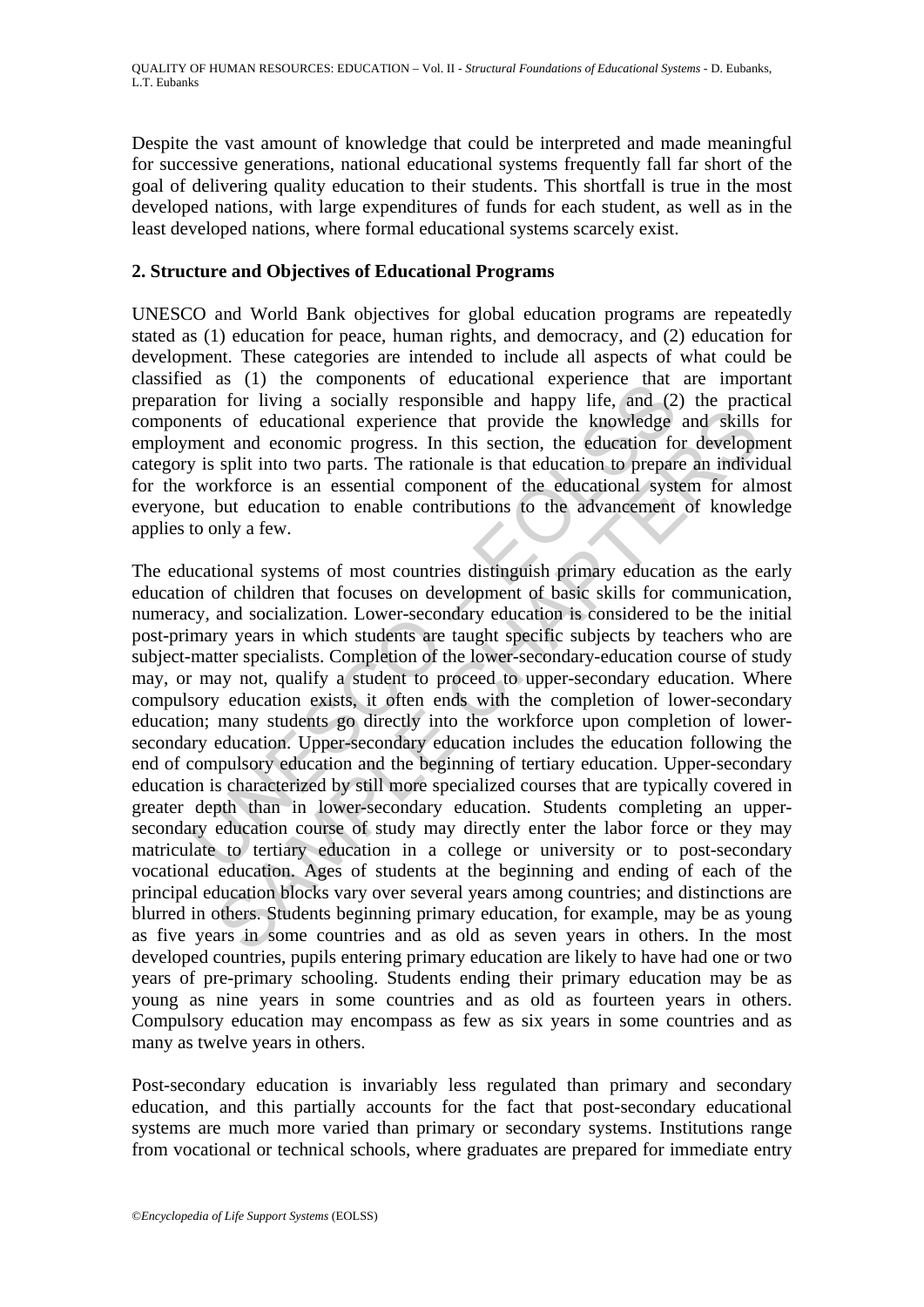into the labor force, all the way to research universities or professional schools, where courses of study culminate in doctoral degrees.

# **2.1. Preparation for Life**

Appropriate educational experiences to prepare an individual to live responsibly in an organized society are difficult to define. Certainly an understanding of world cultures, as well as one's own, is essential. By the same token, studies of history, government, ethics, language, and comparative religions broaden understanding and provide the basis for peaceful relations among peoples. The problem with education in the social sciences is that depiction and interpretations of world events and history are too easily skewed to make them consistent with national agendas. Blatant misinterpretations of events or political situations are easily revealed as such, and can be dealt with as propaganda. The more insidious problem is the myopic view of world events produced when education writers and speakers process information through their own cultural filters. An extremely important educational goal in the social sciences is to provide students with an awareness of their own cultural filters, and the ability to recognize the merits of alternative viewpoints.

# **2.2. Preparation for Work**

entire consistent will national agenous. Batant instinctional restricts in situations are easily revealed as such, and can be dealt with as pisidious problem is the myopic view of world events produced vand speakers proces ious problem is the myopic view of world events produced when educations problem is the myopic view of world events produced when education d speakers process information through their own cultural filters, ess of their ow Practical knowledge and skills that enable individuals to work productively in society vary enormously among nations. Highly industrialized nations depend heavily on such things as manufacturing, trade, banking and finance, education, the professions, service industries, and transportation. Individuals working at anything other than menial jobs in those nations must be prepared to a high level of specialization, typically requiring some post-secondary education. In the least developed nations, those same individuals might be unemployable because their skills were not appropriate to the economy. The great challenge for education planners in developing nations is to structure the educational system to meet current needs for workers as well as to anticipate the knowledge and skills that workers will need in the coming two or three decades as the nation's economy evolves. For example, as a nation moves from an agricultural economy to a manufacturing economy, the focus of some of the practical components of the educational system must shift from such things as crop science and animal husbandry to things like machinery operation and repair.

Many countries have established some system of vocational/technical education that may either be a part of the secondary school system or that is separately organized to deliver post-secondary education to adults. These schools may be operated as public institutions or as private businesses, but they share the characteristic of preparing students for immediate, although not guaranteed, employment following successful completion of a course of study. Generally, the curricula of these schools focus entirely on preparation to secure employment, and ignore the social science aspects of educational experiences unless those experiences directly affect employability.

# **2.3. Advancement of Knowledge**

The quest for new knowledge is typically driven by a desire to understand nature, with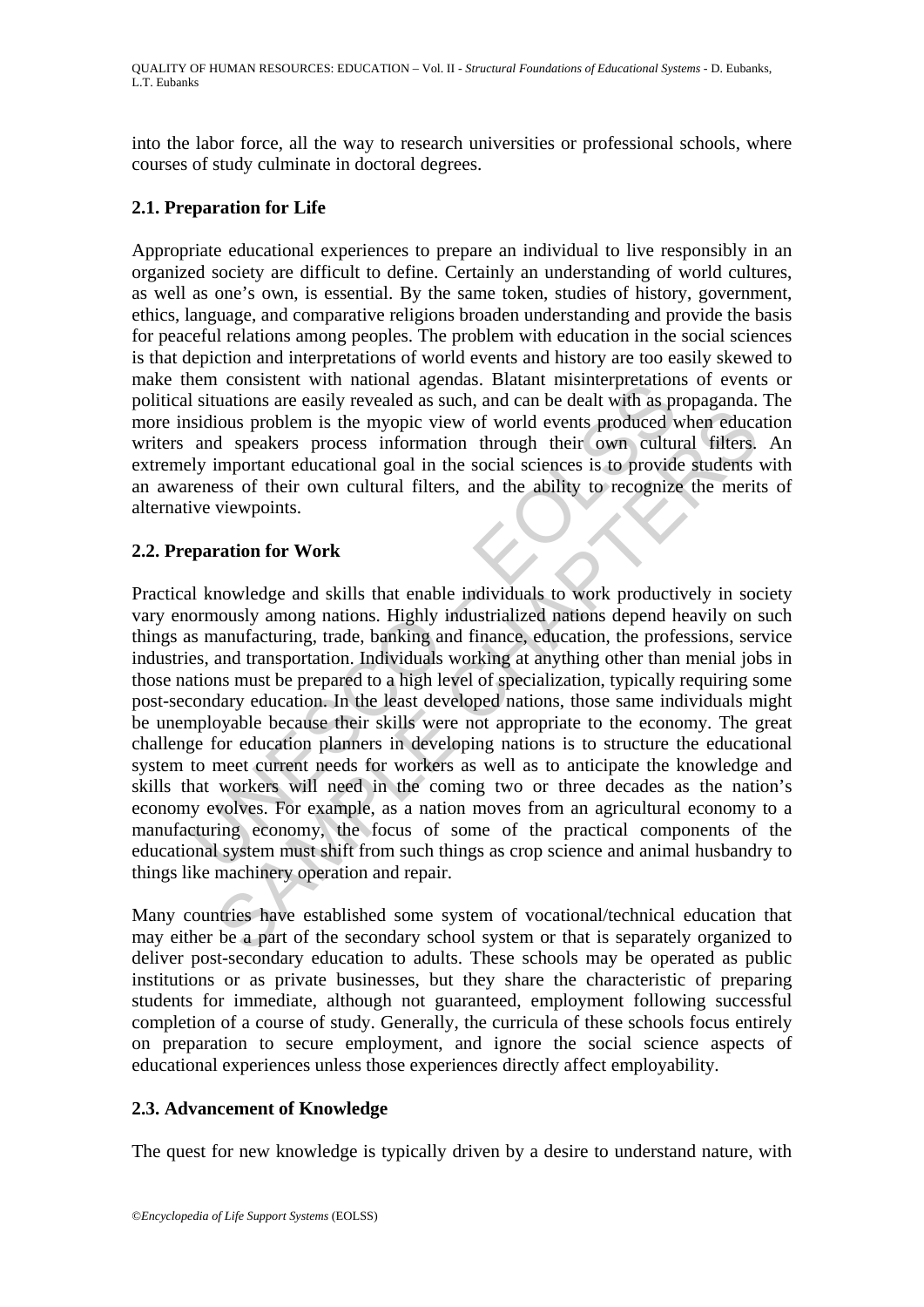QUALITY OF HUMAN RESOURCES: EDUCATION – Vol. II - *Structural Foundations of Educational Systems* - D. Eubanks, L.T. Eubanks

little thought to its practical consequences. In fact, practical applications of new knowledge often trail discoveries by decades, even centuries. The human condition can only be improved as knowledge is applied to improving such things as medicine, agriculture, technology, cognitive sciences, and political systems. Without the continuous generation of new knowledge, development of practical applications would soon cease.

The responsibility for advancing knowledge has been primarily taken up by research universities in the most developed nations. These universities consider the advancement of knowledge to be essential components of the educational system, and they prepare students to participate in discovery through an apprenticeship system. In science and engineering fields, university research can be quite expensive, primarily because of the costs associated with purchasing and maintaining large machines to probe the secrets of nature. Most less-developed nations cannot afford to support university research as part of their educational systems, nor do they need to. This component of the educational system becomes important only after the core educational system is functioning well.

In the consistent can be quite expensive, primarily<br>sociated with purchasing and maintaining large machines to prob<br>Most less-developed nations cannot afford to support university reducational systems, nor do they need to. STREAM STREAM STREAM STREAM STREAM STREAM STREAM STREAM SURFAIR SURFAIR SURFAIR SURFAIRING SURFAIRING SURFAIRING SURFAIRING SURFAIRING SURFAIRING SURFAIRING SURFAIRING SURFAIRING SURFAIRING SURFAIRING SURFAIRING SURFAIRING Some successful corporations and government agencies support research laboratories that advance knowledge, but students are usually not associated with these programs. Also, the research is almost always targeted to areas of interest to the sponsor. Knowledge is advanced in pursuit of pragmatic objectives rather than for its own sake. In this article, such targeted research programs are considered to be outside the educational system.

TO ACCESS ALL THE **13 PAGES** OF THIS CHAPTER, Visit: http://www.eolss.net/Eolss-sampleAllChapter.aspx

#### **Bibliography**

- - -

UNESCO (1997). *International Standard Classification of Education*, 42 pp. Paris: UNESCO. [This publication contains the classification scheme and associated explanations designed to facilitate sharing education statistical data among nations.]

UNESCO (2000). *Education for All / Year 2000 Assessment*, 70 pp. Paris: UNESCO. [This statistical document provided the data to document the state of education in preparation for the World Education Forum in Dakar, Senegal in April, 2000.]

UNESCO (2000). *World Education Report 2000*, 178 pp. Paris: UNESCO. [This publication focuses on education as a basic human right and presents a vision for achieving global educational goals.]

UNESCO Institute for Statistics (2000). *Facts and Figures 2000*, 42 pp. Paris: UNESCO. [This publication contains data and information dealing with secondary education, gender issues, literacy, financing education, and many other aspects of international education.]